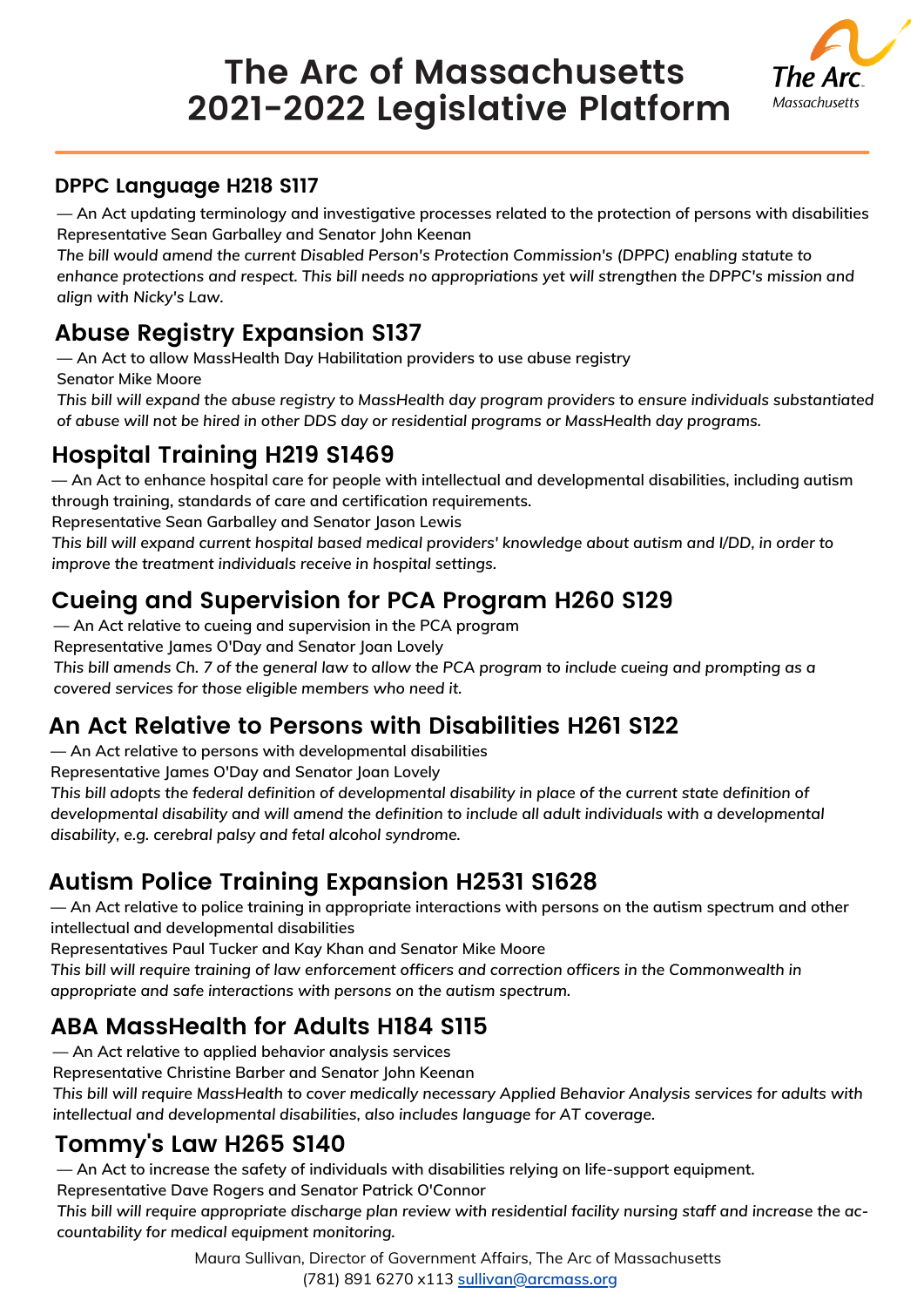#### **Accessory Housing H1370 S908**

**— An Act relative to accessory dwelling units**

**Representative Christine Barber and Senator Bruce Tarr**

*This bill would allow the development and preservation of affordable housing for persons with disabilities and* the elderly. It is designed to encourage creation accessory dwelling units in the form of 2 bedroom accessory *apartments for people with disabilities and the elderly.*

### **Supported Decision Making H272 S124**

**— An Act relative to supported decision-making agreements for certain adults with disabilities Representatives Paul Tucker and Senator Joan Lovely**

This bill allows certain adults, including those with disabilities and elders, to maintain their rights, dignity, and *independence by choosing one or more trusted supporters to provide assistance making decisions about their lives.*

#### **Operation House Call H2279 S1466**

**— An Act improving healthcare for patients with intellectual and developmental disabilities including autism. Representative Carolyn Dykema and Senator Jason Lewis**

*This bill established an accredited certification program for medical professionals focusing on best practices in healthcare for individuals with autism and intellectual and developmental disabilities.*

### **Dental Health Therapists H1308 S743**

**— An Act to improve oral health for all Massachusetts residents**

**Representatives Smitty Pignatelli and Kate Hogan and Senator Harriette Chandler**

This bill would establish the position of licensed dental therapist and require training about best practices for *people with autism and I/DD.*

## **Loan Repayment (MCHSP) H266 S120**

**— An Act relative to a loan repayment program for human service workers**

**Representatives Jeff Roy and Smitty Pignatelli and Senator Eric Lesser**

*This bill encourages direct care workers to enter and continue working in community-based human services programs through loan reimbursement opportunities.*

#### **Prohibiting Discrimination against Parents with Disabilities H1711 S1083**

**— An Act prohibiting discrimination against adults with disabilities in family and juvenile court proceedings Representative Kay Khan and Senator Joan Lovely**

This bill will require courts to determine if a parent's disability causes actual harm to their child by requiring written findings when a parent's disability is relied on as a negative factor in a custody or parenting time *determination.*

#### **An Act Relative to Fair Pay for Comparable Work (MCHSP) H237 S105**

**Representative Kay Khan and Senator Cindy Friedman**

This bill seeks to have staff at private providers be paid the same as those in state-operated programs in the *same fields. Providers would be given higher reimbursements to address the salary disparity while allowing the elderly and those individuals with disabilities, to maintain their rights, dignity, and independence by choosing their support staff.*

### **Higher Education Opportunities H1331 S846**

**— An Act creating higher education opportunities for students with intellectual and developmental disabilities and autism.**

**Representative Sean Garballey and Senator Joan Lovely**

This bill allows persons with I/DD or autism to access the state's colleges and universities to gain skills necessary *to work and live as independently as possible.*